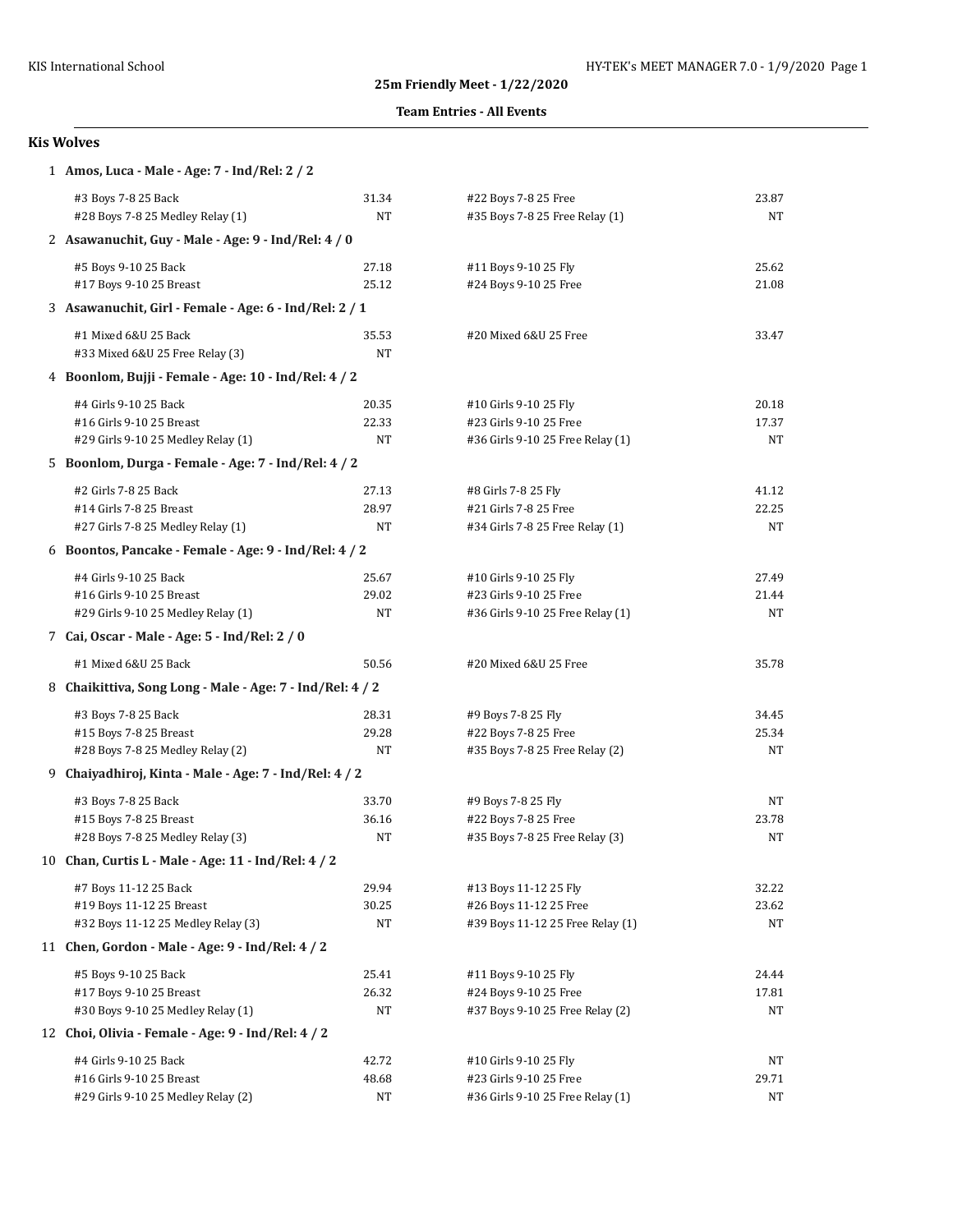### **Team Entries - All Events**

| 13 Coelho, Miguel - Male - Age: 7 - Ind/Rel: 4 / 2              |       |                                   |       |  |  |
|-----------------------------------------------------------------|-------|-----------------------------------|-------|--|--|
| #3 Boys 7-8 25 Back                                             | NT    | #9 Boys 7-8 25 Fly                | NT    |  |  |
| #15 Boys 7-8 25 Breast                                          | NΤ    | #22 Boys 7-8 25 Free              | NT    |  |  |
| #28 Boys 7-8 25 Medley Relay (4)                                | NT    | #35 Boys 7-8 25 Free Relay (4)    | NT    |  |  |
| 14 Coelho, Sophia - Female - Age: 11 - Ind/Rel: 4 / 2           |       |                                   |       |  |  |
| #6 Girls 11-12 25 Back                                          | 23.54 | #12 Girls 11-12 25 Fly            | 22.32 |  |  |
| #18 Girls 11-12 25 Breast                                       | 28.28 | #25 Girls 11-12 25 Free           | 19.44 |  |  |
| #31 Girls 11-12 25 Medley Relay (1)                             | NΤ    | #38 Girls 11-12 25 Free Relay (1) | NΤ    |  |  |
| 15 Ding, Leo - Male - Age: 9 - Ind/Rel: 3 / 0                   |       |                                   |       |  |  |
| #5 Boys 9-10 25 Back                                            | 39.75 | #17 Boys 9-10 25 Breast           | 35.69 |  |  |
| #24 Boys 9-10 25 Free                                           | 28.60 |                                   |       |  |  |
| 16 Dubey, June - Female - Age: 9 - Ind/Rel: 4 / 2               |       |                                   |       |  |  |
| #4 Girls 9-10 25 Back                                           | 26.11 | #10 Girls 9-10 25 Fly             | 20.91 |  |  |
| #16 Girls 9-10 25 Breast                                        | 26.47 | #23 Girls 9-10 25 Free            | 18.86 |  |  |
| #29 Girls 9-10 25 Medley Relay (2)                              | NT    | #36 Girls 9-10 25 Free Relay (2)  | NT    |  |  |
| 17 Fuertes, Olivia - Female - Age: 11 - Ind/Rel: 0 / 2          |       |                                   |       |  |  |
| #31 Girls 11-12 25 Medley Relay (1)                             | NT    | #38 Girls 11-12 25 Free Relay (1) | NT    |  |  |
| 18 Gatii, Mia - Female - Age: 9 - Ind/Rel: 4 / 2                |       |                                   |       |  |  |
| #4 Girls 9-10 25 Back                                           | 30.03 | #10 Girls 9-10 25 Fly             | 27.57 |  |  |
| #16 Girls 9-10 25 Breast                                        | 30.01 | #23 Girls 9-10 25 Free            | 23.15 |  |  |
| #29 Girls 9-10 25 Medley Relay (1)                              | NT    | #36 Girls 9-10 25 Free Relay (2)  | NT    |  |  |
| 19 Haggerty, Aimee - Female - Age: 12 - Ind/Rel: 0 / 1          |       |                                   |       |  |  |
| #38 Girls 11-12 25 Free Relay (2)                               | NT    |                                   |       |  |  |
| 20 Harada, Kana - Female - Age: 10 - Ind/Rel: 4 / 2             |       |                                   |       |  |  |
| #4 Girls 9-10 25 Back                                           | 21.74 | #10 Girls 9-10 25 Fly             | 22.57 |  |  |
| #16 Girls 9-10 25 Breast                                        | 26.73 | #23 Girls 9-10 25 Free            | 19.47 |  |  |
| #29 Girls 9-10 25 Medley Relay (3)                              | NΤ    | #36 Girls 9-10 25 Free Relay (2)  | NT    |  |  |
| 21 Ikeguchi, Shintaro - Male - Age: 12 - Ind/Rel: 0 / 2         |       |                                   |       |  |  |
| #32 Boys 11-12 25 Medley Relay (2)                              | NT    | #39 Boys 11-12 25 Free Relay (2)  | NT    |  |  |
| 22 Intharasema, Prim - Female - Age: 12 - Ind/Rel: 0 / 2        |       |                                   |       |  |  |
| #31 Girls 11-12 25 Medley Relay (1)                             | NT    | #38 Girls 11-12 25 Free Relay (1) | NΤ    |  |  |
| 23 Ittipornwani, Victor - Male - Age: 8 - Ind/Rel: 4 / 2        |       |                                   |       |  |  |
| #3 Boys 7-8 25 Back                                             | 36.54 | #9 Boys 7-8 25 Fly                | 27.53 |  |  |
| #15 Boys 7-8 25 Breast                                          | 36.16 | #22 Boys 7-8 25 Free              | 23.47 |  |  |
| #28 Boys 7-8 25 Medley Relay (1)                                | NT    | #35 Boys 7-8 25 Free Relay (3)    | NΤ    |  |  |
| 24 Jahrami, Maya - Female - Age: 8 - Ind/Rel: 4 / 2             |       |                                   |       |  |  |
| #2 Girls 7-8 25 Back                                            | 27.88 | #8 Girls 7-8 25 Fly               | 29.99 |  |  |
| #14 Girls 7-8 25 Breast                                         | 31.83 | #21 Girls 7-8 25 Free             | 25.26 |  |  |
| #27 Girls 7-8 25 Medley Relay (2)                               | NT    | #34 Girls 7-8 25 Free Relay (2)   | NΤ    |  |  |
| 25 Jaruwattanachai, Miu Miu - Female - Age: 11 - Ind/Rel: 4 / 2 |       |                                   |       |  |  |
| #6 Girls 11-12 25 Back                                          | NΤ    | #12 Girls 11-12 25 Fly            | 26.62 |  |  |
| #18 Girls 11-12 25 Breast                                       | 30.19 | #25 Girls 11-12 25 Free           | 21.51 |  |  |
| #31 Girls 11-12 25 Medley Relay (2)                             | NT    | #38 Girls 11-12 25 Free Relay (2) | NΤ    |  |  |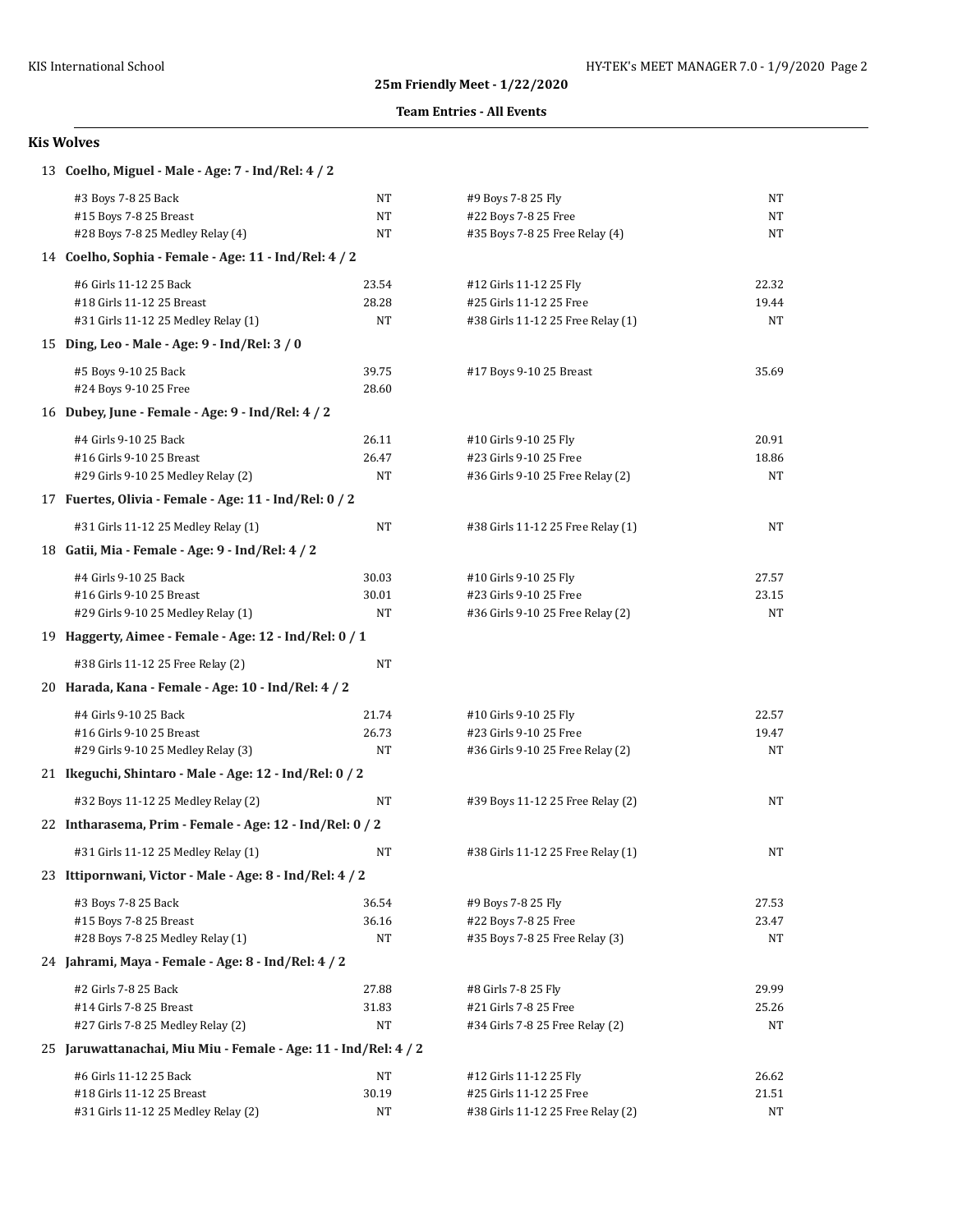### **Team Entries - All Events**

| 26 Jiang, Elizabeth - Female - Age: 9 - Ind/Rel: 4 / 0        |           |                                   |       |  |
|---------------------------------------------------------------|-----------|-----------------------------------|-------|--|
| #4 Girls 9-10 25 Back                                         | 28.93     | #10 Girls 9-10 25 Fly             | 25.97 |  |
| #16 Girls 9-10 25 Breast                                      | 30.06     | #23 Girls 9-10 25 Free            | 23.96 |  |
| 27 Jitraphongsathorn, Anakin - Male - Age: 6 - Ind/Rel: 2 / 1 |           |                                   |       |  |
| #1 Mixed 6&U 25 Back                                          | 31.12     | #20 Mixed 6&U 25 Free             | 27.50 |  |
| #33 Mixed 6&U 25 Free Relay (2)                               | NT        |                                   |       |  |
| 28 Jussila, Jessica - Female - Age: 12 - Ind/Rel: 0 / 2       |           |                                   |       |  |
| #31 Girls 11-12 25 Medley Relay (3)                           | NT        | #38 Girls 11-12 25 Free Relay (3) | NT    |  |
| 29 Khanthap, Praew - Female - Age: 11 - Ind/Rel: 4 / 2        |           |                                   |       |  |
| #6 Girls 11-12 25 Back                                        | 28.38     | #12 Girls 11-12 25 Fly            | 26.73 |  |
| #18 Girls 11-12 25 Breast                                     | 30.98     | #25 Girls 11-12 25 Free           | 20.66 |  |
| #31 Girls 11-12 25 Medley Relay (2)                           | NT        | #38 Girls 11-12 25 Free Relay (3) | NT    |  |
| 30 Kharlamov, Mark - Male - Age: 6 - Ind/Rel: 2 / 1           |           |                                   |       |  |
| #1 Mixed 6&U 25 Back                                          | 35.32     | #20 Mixed 6&U 25 Free             | 32.78 |  |
| #33 Mixed 6&U 25 Free Relay (4)                               | <b>NT</b> |                                   |       |  |
| 31 Klenkiewicz, Karol - Male - Age: 7 - Ind/Rel: 4 / 2        |           |                                   |       |  |
| #3 Boys 7-8 25 Back                                           | 29.09     | #9 Boys 7-8 25 Fly                | 29.24 |  |
| #15 Boys 7-8 25 Breast                                        | 38.45     | #22 Boys 7-8 25 Free              | 23.33 |  |
| #28 Boys 7-8 25 Medley Relay (2)                              | NT        | #35 Boys 7-8 25 Free Relay (2)    | NT    |  |
| 32 Klenkiewicz, Patrick - Male - Age: 10 - Ind/Rel: 4 / 2     |           |                                   |       |  |
| #5 Boys 9-10 25 Back                                          | 25.43     | #11 Boys 9-10 25 Fly              | 22.77 |  |
| #17 Boys 9-10 25 Breast                                       | 29.78     | #24 Boys 9-10 25 Free             | 18.67 |  |
| #30 Boys 9-10 25 Medley Relay (1)                             | NT        | #37 Boys 9-10 25 Free Relay (1)   | NT    |  |
| 33 Kosolkul, Arj - Male - Age: 9 - Ind/Rel: 0 / 1             |           |                                   |       |  |
| #37 Boys 9-10 25 Free Relay (3)                               | NT        |                                   |       |  |
| 34 Kovitgoolkri, Jill - Female - Age: 11 - Ind/Rel: 4 / 2     |           |                                   |       |  |
| #6 Girls 11-12 25 Back                                        | 25.90     | #12 Girls 11-12 25 Fly            | 21.07 |  |
| #18 Girls 11-12 25 Breast                                     | 26.54     | #25 Girls 11-12 25 Free           | 20.02 |  |
| #31 Girls 11-12 25 Medley Relay (3)                           | NT        | #38 Girls 11-12 25 Free Relay (4) | NT    |  |
| 35 Laoharatchapruek, Arthur - Male - Age: 6 - Ind/Rel: 2 / 1  |           |                                   |       |  |
| #1 Mixed 6&U 25 Back                                          | 30.84     | #20 Mixed 6&U 25 Free             | 22.46 |  |
| #33 Mixed 6&U 25 Free Relay (1)                               | NΤ        |                                   |       |  |
| 36 Larppracha, Peace - Male - Age: 9 - Ind/Rel: 4 / 2         |           |                                   |       |  |
| #5 Boys 9-10 25 Back                                          | 26.19     | #11 Boys 9-10 25 Fly              | 24.40 |  |
| #17 Boys 9-10 25 Breast                                       | 27.03     | #24 Boys 9-10 25 Free             | 20.47 |  |
| #30 Boys 9-10 25 Medley Relay (2)                             | NT        | #37 Boys 9-10 25 Free Relay (2)   | NT    |  |
| 37 Leelathayphaw, Elle - Female - Age: 6 - Ind/Rel: 2 / 0     |           |                                   |       |  |
| #1 Mixed 6&U 25 Back                                          | 35.99     | #20 Mixed 6&U 25 Free             | 56.30 |  |
| 38 Leelathayphawan, Eve - Female - Age: 10 - Ind/Rel: 4 / 2   |           |                                   |       |  |
| #4 Girls 9-10 25 Back                                         | 24.80     | #10 Girls 9-10 25 Fly             | 24.19 |  |
| #16 Girls 9-10 25 Breast                                      | 26.58     | #23 Girls 9-10 25 Free            | 20.00 |  |
| #29 Girls 9-10 25 Medley Relay (2)                            | NT        | #36 Girls 9-10 25 Free Relay (4)  | NT    |  |
| 39 Maharaj, Aarush - Male - Age: 7 - Ind/Rel: 2 / 2           |           |                                   |       |  |
| #3 Boys 7-8 25 Back                                           | 47.79     | #22 Boys 7-8 25 Free              | 35.65 |  |
| #28 Boys 7-8 25 Medley Relay (3)                              | NT        | #35 Boys 7-8 25 Free Relay (4)    | NT    |  |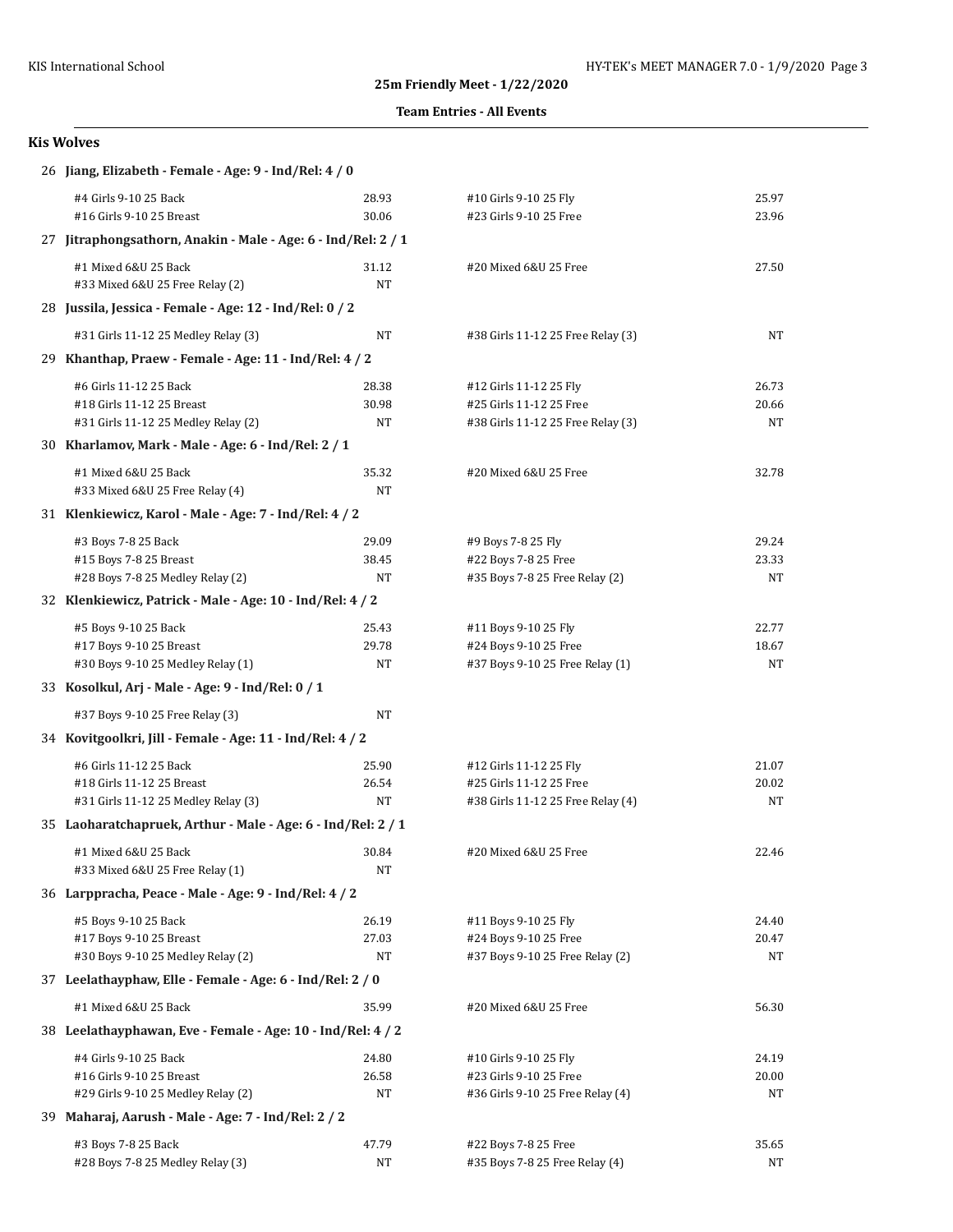## **Team Entries - All Events**

| 40 Mianmanus, Cali - Female - Age: 10 - Ind/Rel: 4 / 2    |                                                         |                                   |           |  |  |
|-----------------------------------------------------------|---------------------------------------------------------|-----------------------------------|-----------|--|--|
| #4 Girls 9-10 25 Back                                     | 27.10                                                   | #10 Girls 9-10 25 Fly             | 24.84     |  |  |
| #16 Girls 9-10 25 Breast                                  | 24.85                                                   | #23 Girls 9-10 25 Free            | 20.81     |  |  |
| #29 Girls 9-10 25 Medley Relay (4)                        | NT                                                      | #36 Girls 9-10 25 Free Relay (3)  | NT        |  |  |
|                                                           | 41 Mianmanus, Mikli - Female - Age: 10 - Ind/Rel: 4 / 2 |                                   |           |  |  |
| #4 Girls 9-10 25 Back                                     | 27.49                                                   | #10 Girls 9-10 25 Fly             | 26.37     |  |  |
| #16 Girls 9-10 25 Breast                                  | 28.58                                                   | #23 Girls 9-10 25 Free            | 18.10     |  |  |
| #29 Girls 9-10 25 Medley Relay (3)                        | NT                                                      | #36 Girls 9-10 25 Free Relay (4)  | NT        |  |  |
| 42 Myron, Ty - Male - Age: 12 - Ind/Rel: 0 / 2            |                                                         |                                   |           |  |  |
| #32 Boys 11-12 25 Medley Relay (1)                        | NT                                                      | #39 Boys 11-12 25 Free Relay (3)  | NT        |  |  |
| 43 Okada, Rei - Male - Age: 9 - Ind/Rel: 4 / 2            |                                                         |                                   |           |  |  |
| #5 Boys 9-10 25 Back                                      | 23.54                                                   | #11 Boys 9-10 25 Fly              | 29.08     |  |  |
| #17 Boys 9-10 25 Breast                                   | 31.01                                                   | #24 Boys 9-10 25 Free             | 20.97     |  |  |
| #30 Boys 9-10 25 Medley Relay (4)                         | NT                                                      | #37 Boys 9-10 25 Free Relay (4)   | NT        |  |  |
| 44 Prasertsuk, Charmin - Female - Age: 7 - Ind/Rel: 4 / 2 |                                                         |                                   |           |  |  |
| #2 Girls 7-8 25 Back                                      | 29.85                                                   | #8 Girls 7-8 25 Fly               | 46.73     |  |  |
| #14 Girls 7-8 25 Breast                                   | 38.40                                                   | #21 Girls 7-8 25 Free             | 28.40     |  |  |
| #27 Girls 7-8 25 Medley Relay (3)                         | NT                                                      | #34 Girls 7-8 25 Free Relay (1)   | NT        |  |  |
| 45 Prompraphan, Nada - Female - Age: 7 - Ind/Rel: 4 / 2   |                                                         |                                   |           |  |  |
| #2 Girls 7-8 25 Back                                      | 28.53                                                   | #8 Girls 7-8 25 Fly               | 34.12     |  |  |
| #14 Girls 7-8 25 Breast                                   | 33.43                                                   | #21 Girls 7-8 25 Free             | 21.36     |  |  |
| #27 Girls 7-8 25 Medley Relay (4)                         | NT                                                      | #34 Girls 7-8 25 Free Relay (4)   | NT        |  |  |
| 46 Rodprasert, A-Na - Female - Age: 6 - Ind/Rel: 2 / 1    |                                                         |                                   |           |  |  |
| #1 Mixed 6&U 25 Back                                      | 32.49                                                   | #20 Mixed 6&U 25 Free             | 24.25     |  |  |
| #33 Mixed 6&U 25 Free Relay (1)                           | NT                                                      |                                   |           |  |  |
| 47 Saltzman, Nate - Male - Age: 6 - Ind/Rel: 2 / 1        |                                                         |                                   |           |  |  |
| #1 Mixed 6&U 25 Back                                      | 40.78                                                   | #20 Mixed 6&U 25 Free             | 31.75     |  |  |
| #33 Mixed 6&U 25 Free Relay (4)                           | NT                                                      |                                   |           |  |  |
| 48 Sawchenko, Ella - Female - Age: 11 - Ind/Rel: 4 / 2    |                                                         |                                   |           |  |  |
| #6 Girls 11-12 25 Back                                    | 23.33                                                   | #12 Girls 11-12 25 Fly            | NT        |  |  |
| #18 Girls 11-12 25 Breast                                 | NΤ                                                      | #25 Girls 11-12 25 Free           | <b>NT</b> |  |  |
| #31 Girls 11-12 25 Medley Relay (2)                       | NT                                                      | #38 Girls 11-12 25 Free Relay (4) | <b>NT</b> |  |  |
| 49 Seet, Wei Wei - Female - Age: 11 - Ind/Rel: 4 / 1      |                                                         |                                   |           |  |  |
| #6 Girls 11-12 25 Back                                    | 35.82                                                   | #12 Girls 11-12 25 Fly            | 29.30     |  |  |
| #18 Girls 11-12 25 Breast                                 | 38.59                                                   | #25 Girls 11-12 25 Free           | 26.23     |  |  |
| #31 Girls 11-12 25 Medley Relay (4)                       | NT                                                      |                                   |           |  |  |
| 50 Siregar, Brian - Male - Age: 10 - Ind/Rel: 4 / 2       |                                                         |                                   |           |  |  |
| #5 Boys 9-10 25 Back                                      | 23.13                                                   | #11 Boys 9-10 25 Fly              | 26.51     |  |  |
| #17 Boys 9-10 25 Breast                                   | 25.57                                                   | #24 Boys 9-10 25 Free             | 20.81     |  |  |
| #30 Boys 9-10 25 Medley Relay (3)                         | NT                                                      | #37 Boys 9-10 25 Free Relay (1)   | NT        |  |  |
| 51 Srikraivin, View - Female - Age: 6 - Ind/Rel: 2 / 1    |                                                         |                                   |           |  |  |
|                                                           |                                                         |                                   |           |  |  |
| #1 Mixed 6&U 25 Back                                      | 33.78                                                   | #20 Mixed 6&U 25 Free             | 26.38     |  |  |
| #33 Mixed 6&U 25 Free Relay (2)                           | NΤ                                                      |                                   |           |  |  |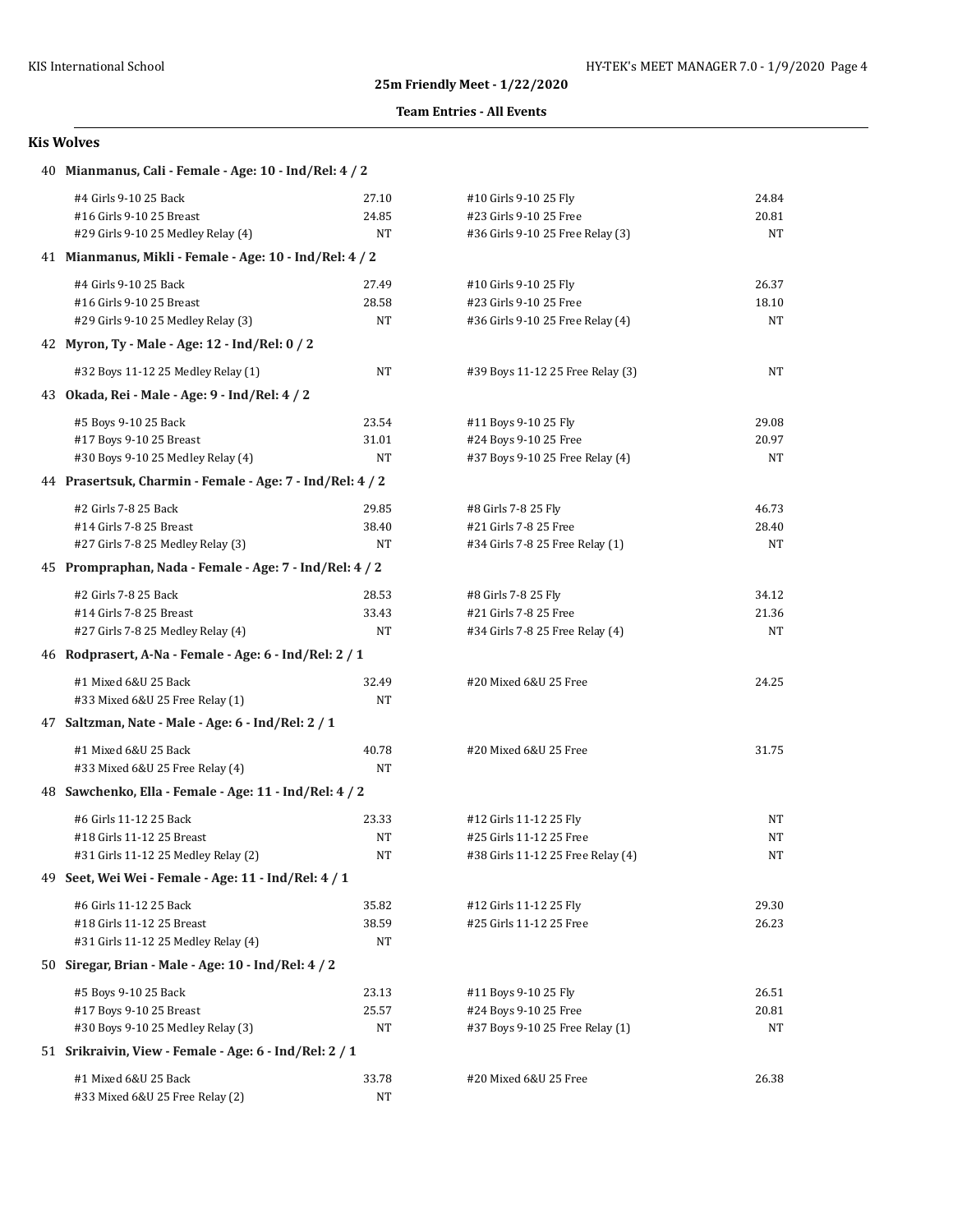### **Team Entries - All Events**

| 52 Srikraivin, Vin S - Male - Age: 9 - Ind/Rel: 4 / 2         |       |                                   |       |  |
|---------------------------------------------------------------|-------|-----------------------------------|-------|--|
| #5 Boys 9-10 25 Back                                          | 22.44 | #11 Boys 9-10 25 Fly              | 23.33 |  |
| #17 Boys 9-10 25 Breast                                       | 26.39 | #24 Boys 9-10 25 Free             | 17.79 |  |
| #30 Boys 9-10 25 Medley Relay (2)                             | NT    | #37 Boys 9-10 25 Free Relay (3)   | NT    |  |
| 53 Srikraivin, Vudh - Male - Age: 8 - Ind/Rel: 4 / 2          |       |                                   |       |  |
| #3 Boys 7-8 25 Back                                           | 23.31 | #9 Boys 7-8 25 Fly                | 25.17 |  |
| #15 Boys 7-8 25 Breast                                        | 25.84 | #22 Boys 7-8 25 Free              | 17.64 |  |
| #28 Boys 7-8 25 Medley Relay (4)                              | NT    | #35 Boys 7-8 25 Free Relay (1)    | NT    |  |
| 54 Suiyungkul, Queenie - Female - Age: 9 - Ind/Rel: 4 / 2     |       |                                   |       |  |
| #4 Girls 9-10 25 Back                                         | 27.93 | #10 Girls 9-10 25 Fly             | 26.72 |  |
| #16 Girls 9-10 25 Breast                                      | 29.91 | #23 Girls 9-10 25 Free            | 22.09 |  |
| #29 Girls 9-10 25 Medley Relay (3)                            | NT    | #36 Girls 9-10 25 Free Relay (3)  | NT    |  |
| 55 Suriyamas, First - Female - Age: 8 - Ind/Rel: 4 / 2        |       |                                   |       |  |
| #2 Girls 7-8 25 Back                                          | 28.37 | #8 Girls 7-8 25 Fly               | NT    |  |
| #14 Girls 7-8 25 Breast                                       | 33.37 | #21 Girls 7-8 25 Free             | 25.09 |  |
| #27 Girls 7-8 25 Medley Relay (1)                             | NT    | #34 Girls 7-8 25 Free Relay (2)   | NT    |  |
| 56 Taepaisitph, Poon - Male - Age: 12 - Ind/Rel: 0 / 2        |       |                                   |       |  |
| #32 Boys 11-12 25 Medley Relay (4)                            | NT    | #39 Boys 11-12 25 Free Relay (4)  | NT    |  |
| 57 Taepaisitphongse, Punn - Female - Age: 7 - Ind/Rel: 4 / 2  |       |                                   |       |  |
| #2 Girls 7-8 25 Back                                          | 28.10 | #8 Girls 7-8 25 Fly               | 42.15 |  |
| #14 Girls 7-8 25 Breast                                       | 35.93 | #21 Girls 7-8 25 Free             | 27.99 |  |
| #27 Girls 7-8 25 Medley Relay (2)                             | NT    | #34 Girls 7-8 25 Free Relay (3)   | NT    |  |
| 58 Tantipoj, Pippen - Male - Age: 5 - Ind/Rel: 2 / 0          |       |                                   |       |  |
| #1 Mixed 6&U 25 Back                                          | NT    | #20 Mixed 6&U 25 Free             | NT    |  |
| 59 Thamrongvith, Lily - Female - Age: 9 - Ind/Rel: 4 / 2      |       |                                   |       |  |
| #4 Girls 9-10 25 Back                                         | 30.87 | #10 Girls 9-10 25 Fly             | 30.87 |  |
| #16 Girls 9-10 25 Breast                                      | 31.63 | #23 Girls 9-10 25 Free            | 25.93 |  |
| #29 Girls 9-10 25 Medley Relay (4)                            | NT    | #36 Girls 9-10 25 Free Relay (4)  | NT    |  |
| 60 Thanachayanont, Pauline - Female - Age: 8 - Ind/Rel: 4 / 2 |       |                                   |       |  |
| #2 Girls 7-8 25 Back                                          | 25.36 | #8 Girls 7-8 25 Fly               | 27.17 |  |
| #14 Girls 7-8 25 Breast                                       | 25.64 | #21 Girls 7-8 25 Free             | 20.86 |  |
| #27 Girls 7-8 25 Medley Relay (3)                             | NT    | #34 Girls 7-8 25 Free Relay (3)   | NT    |  |
| 61 Thongien, Ben - Male - Age: 10 - Ind/Rel: 4 / 1            |       |                                   |       |  |
| #5 Boys 9-10 25 Back                                          | 37.32 | #11 Boys 9-10 25 Fly              | 25.74 |  |
| #17 Boys 9-10 25 Breast                                       | 29.09 | #24 Boys 9-10 25 Free             | 23.83 |  |
| #30 Boys 9-10 25 Medley Relay (4)                             | NT    |                                   |       |  |
| 62 Toews, Maya - Female - Age: 11 - Ind/Rel: 4 / 2            |       |                                   |       |  |
| #6 Girls 11-12 25 Back                                        | 21.49 | #12 Girls 11-12 25 Fly            | 18.98 |  |
| #18 Girls 11-12 25 Breast                                     | 21.90 | #25 Girls 11-12 25 Free           | 17.81 |  |
| #31 Girls 11-12 25 Medley Relay (3)                           | NT    | #38 Girls 11-12 25 Free Relay (2) | NT    |  |
| 63 Tutanathorn, Jane - Female - Age: 12 - Ind/Rel: 0 / 2      |       |                                   |       |  |
| #31 Girls 11-12 25 Medley Relay (4)                           | NT    | #38 Girls 11-12 25 Free Relay (4) | NT    |  |